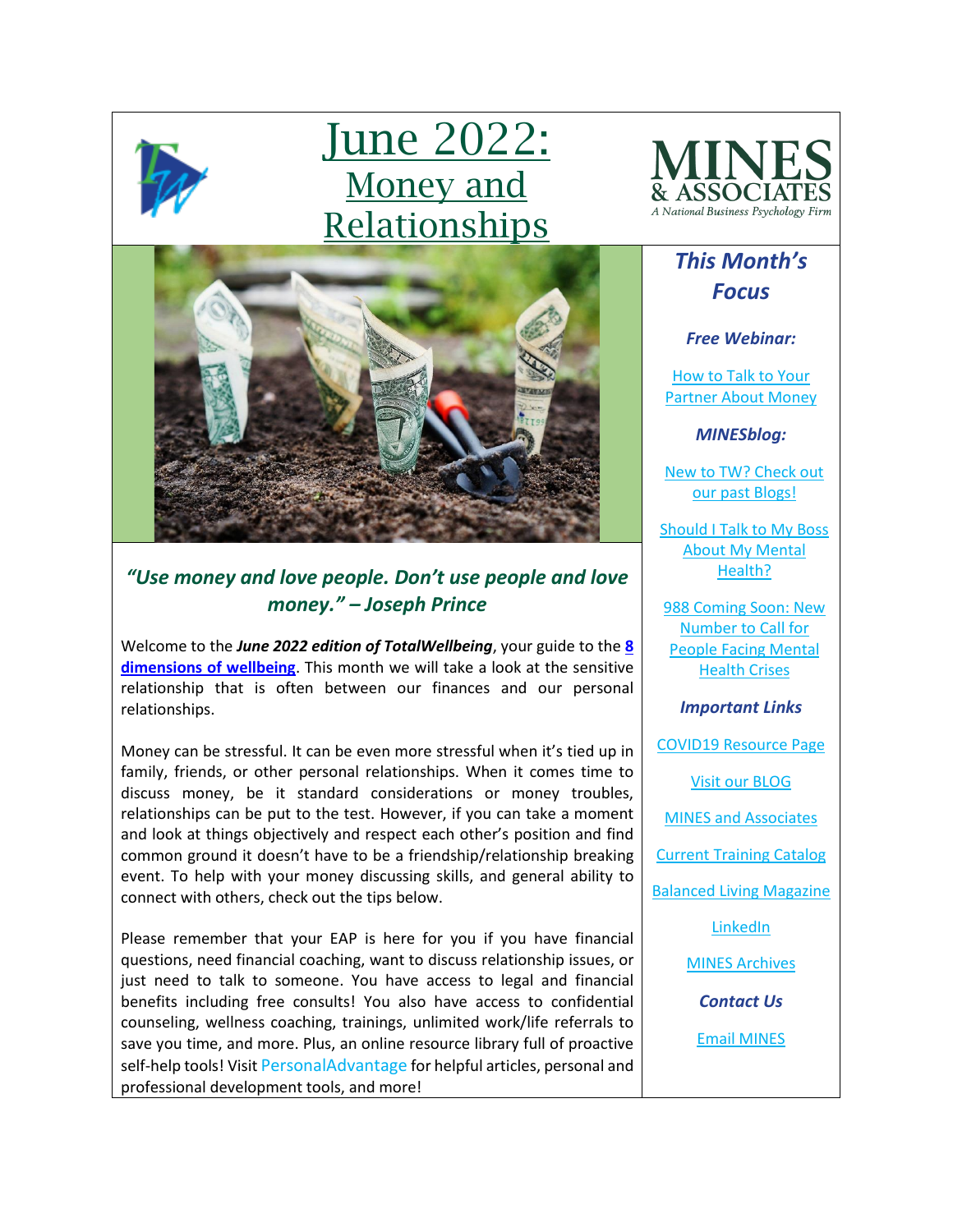To your total wellbeing,

The MINES Team

# *Finding Common Financial Ground in a Couple with Divergent Financial Personas*

Whether there is merit to the old "Opposites attract" bromide that suggests vastly different people often find good chemistry as a couple remains open to debate. But good chemistry goes only so far for couples with stark differences in how they approach money and their financial lives, for unless they can find financial common ground in some key areas, those divergences could lead to strife or worse, the kind of escalating money problems that can sour a solid relationship.

Couples with divergent financial approaches are more common than you might expect, says Financial Planning Association® (FPA®) member Sean M. Pearson, a CERTIFIED FINANCIAL PLANNER™ professional in Conshohocken, Pa. "It's understandable, and frankly predictable, that couples often have divergent financial personalities. Consider a typical couple: They have a few children, who all develop a blend of the two parents' sensibilities, plus their own spin they pick up along the way. Some families are open about family finances, but many are not. Children pick up some clues from their families, but it's often a patchwork of lessons. Those financial preferences continue to form until adulthood, as they figure out how to pay for education and start their career. Eventually adults pair off and start the process of blending all of that background with someone else, who has their own unique financial journey and preferences."

#### **Common Divides: Sound Familiar?**

A couple's divergent financial preferences tend to manifest in several key fundamental areas — areas where finding common ground can be critical to overall financial health. Among them:

**Priorities**. One person might prefer to focus their saving and spending to fulfill their bucket list sooner rather than later, for example, while the other wants to prioritize saving for retirement, covering future healthcare expenses and leaving the bucket list for later in life. Or perhaps one person prefers to spend money on an extravagant wedding, while the other wants a simpler, less expensive wedding so the couple can save more toward eventually purchasing a home. Neither is necessarily right or wrong, their priorities merely differ.

**Investment mindset**. Some people are more comfortable than others taking on additional risk in how they invest their money and allocate their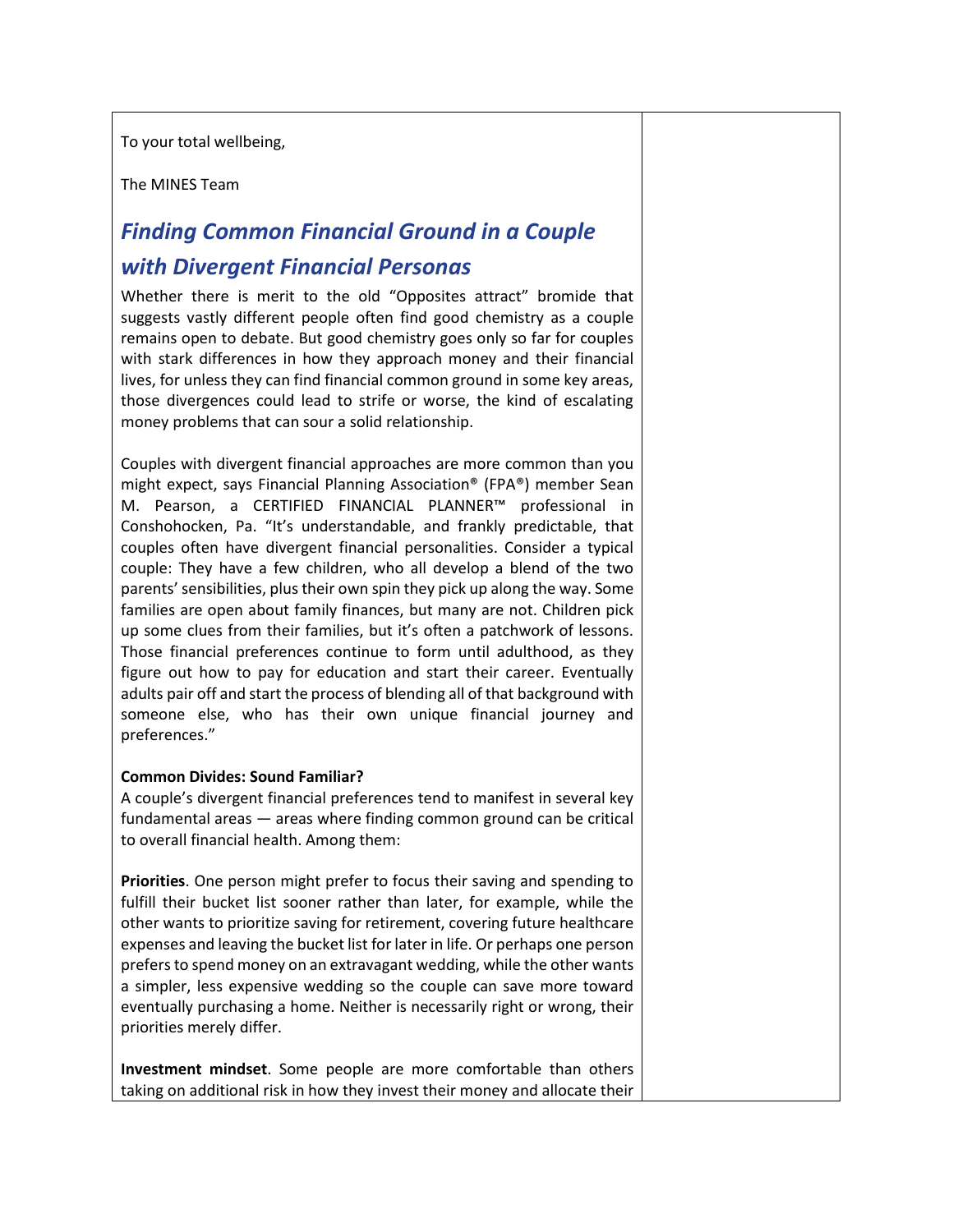investment assets in order to access greater growth potential — what's known as risk tolerance. The level of risk tolerance can diverge widely within a couple, where one is significantly more conservative in their investment and asset allocation approach than the other, based on their respective experiences, priorities, etc. Here again, it's not necessarily a matter of one person's approach being "right" and the other's wrong, but rather that they find a joint approach to investing and asset allocation that works for both, and that's appropriate to their circumstances, goals, etc.

**Spender vs. saver**. It's a cliché that rings true for many couples: one person takes a live-for-today (and some might say reckless) approach with their money, spending most of what they earn from week to week and month to month, while the other prefers to set aside a portion of what they earn to fulfill longer-term goals like saving for a major purchase or expense (home, car, college education, etc.) or building a nest egg for retirement.

**Debt**. Some people are accustomed to, and comfortable with, carrying large credit card balances from month to month. Others are adamant about paying their entire credit card balance each month. A person's record for paying down (or failing to pay down) debt in a timely fashion impacts his or her credit score, which in turn affects a couple's ability to jointly obtain a line of credit or loan, as well as the terms tied to that line of credit or loan.

**Following a budget/spending plan**. Keeping a detailed accounting of household income and expenses, and following a formal household budget or spending plan, appeals to some people for the financial structure it provides. Others choose to manage their money more informally.

**Division of financial duties**. "In many cases, one person makes almost all a couple's financial decisions," observes FPA member Rand K. Spero, CFP®, who heads Street Smart Financial in Lexington, Mass. "A majority of people don't view [handling household finances and money decisions] as a fifty-fifty proposition." When those duties fall mainly on one person, and the couple's lines of communication about their finances aren't open, the other person can end up largely in the dark about their financial situation.

When (or whether) to retire. One person may be ready to retire sooner than their partner. Or, one person may plan to retire at some point while the other intends to keep working indefinitely.

#### **Finding Common Ground**

Chances are, you and your partner diverge in at least one, and perhaps several of these areas. If that's the case, it's time to seek some common ground, before your differences become divisive or destructive to your relationship and to your financial well-being. Here are some suggestions from personal finance experts from FPA to help you bridge the divide.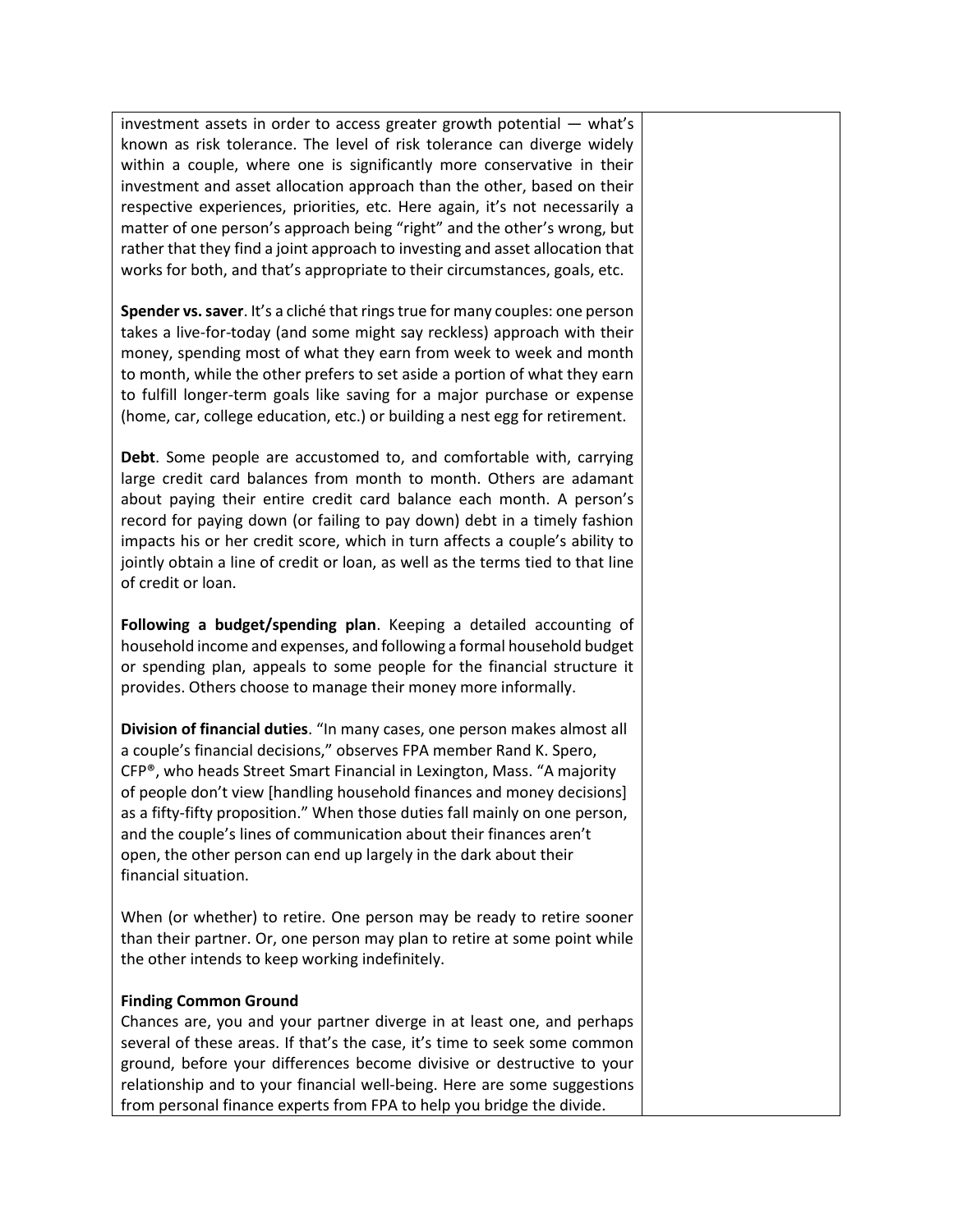**Share your goals** and priorities with one another and look for areas where they agree. "Some financial items are must-haves, and others fall into the nice-to-have category," notes Pearson. "Once each person has their priorities, they can start the process of deciding how to merge the effort to get to each goal, and which [goal] should come first." The sooner a couple holds these conversations, the better, adds Spero. "You may realize you have more in common than you thought. And once you find agreement on goals, then you can start to outline steps to reach them." Also remember the ultimate goal as a couple is to be happy in your relationship and healthy financially. The two often go hand in hand.

**Be open-minded**, non-judgy and willing to compromise with one another. These are nuanced, often complex and sometimes emotionally charged issues for which there usually is no clear playbook. Your challenge is to find a financial pathway that works for you, your partner and your unique circumstances. The more you can communicate about the issues without letting emotion get the best of you, the better chance you have of finding the right pathway.

**Give one another some breathing room**. That means "honoring one another's differing approaches to money," says Spero, and not nitpicking each other about the minor things, so you can focus on finding common ground with more pressing issues. "Figure out areas where it's okay to be different. Allow one another to stake out some territory for yourselves, and don't sweat the smaller stuff, because it can distract you from what's really important."

**Stake out the middle ground**. "When a couple has a 'saver' and a 'spender,' they can work together by finding strategies that are acceptable to both," says FPA member Tom Balcom, CFP®, with 1650 Wealth Management in Lauderdale by the Sea, Fla. "For example, by agreeing that fixed expenses, such as a mortgage and retirement savings plans, are 'required expenses' and must be addressed before spending money on the 'fun expenses,' a couple can simultaneously make each other happy. Communicating on the non-negotiables should occur first before deciding on what is acceptable for the fun expenses."

**Automate bill payments**, retirement account contributions and the like so you don't have to constantly make choices and hold conversations around those choices.

**Divide to conquer**. In cases where one person dominates the financial decision-making and other money-related duties, consider dividing these duties so the other person gets a better handle on their household finances and what it takes to manage them.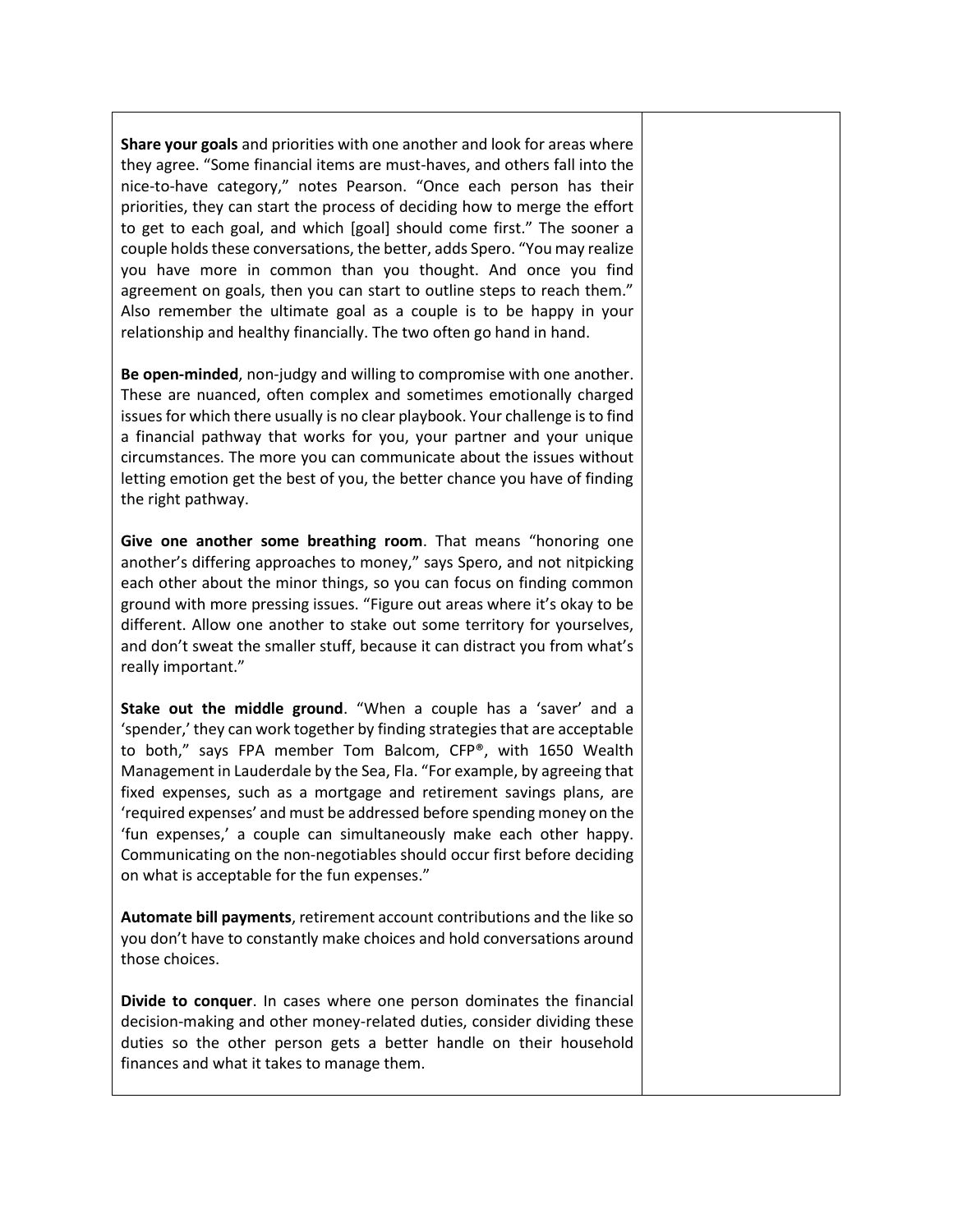**Involve an objective, expert third party**. There may be issues where a couple can't find commonality on their own. "Sometimes it takes an intermediary to come up with a creative solution that takes into account both sides," Spero explains. To find a financial planning professional in your area, call MINES today!

**Get a formal, big-picture financial plan**. A formal financial plan developed by a financial professional (with your input) serves as a compass that keeps each of you oriented to the pathway that connects your goals and priorities to your resources.

By recognizing where your financial personas differ and moving to bridge those divides through compromise, financial common ground is well within reach, even if it takes a little help from an expert to find it.

Remember, if you or a household member have financial questions, need financial coaching, want to discuss relationship issues, or just need to talk to someone, your employee assistance program is here for you. Resources include legal and financial benefits including free consults free and confidential counseling, wellness coaching, trainings, personal development tools, and more. **If you need additional information or to access services, please call MINES and Associates at 1-800-873-7138 today.** Also, [PersonalAdvantage](https://mines.personaladvantage.com/) has a ton of great resources and FREE [webinars.](https://mines.personaladvantage.com/section.jsp?module=section_100)

## *Tips for Improving Connectedness*

You might feel less connected than usual lately due to how the coronavirus and social distancing have impacted our daily lives. Although you might not be seeing family and friends as much, if at all, there are still ways to maintain your connection to them. Just because you are socially distant right now does not mean you have to lose your social connection from loved ones or local community. You just might have to be a little creative. Here are some tips for maintaining social connections during this age of social distancing.

### **Be Fully Present**

When you do have conversations or interactions—whether with a close friend, family member, classmate, or even a stranger out in public—be present and positive. Even short interactions can improve overall feelings of connection and make you feel good. If you feel like you are making the most of the time you do spend with others, this can help combat feelings of loneliness or isolation.

### **Reach Out to Others**

One thing that can affect your ability to feel connected to others is if you never open up—about both the good and difficult times. Everyone experiences various struggles at one point or another, and it can be